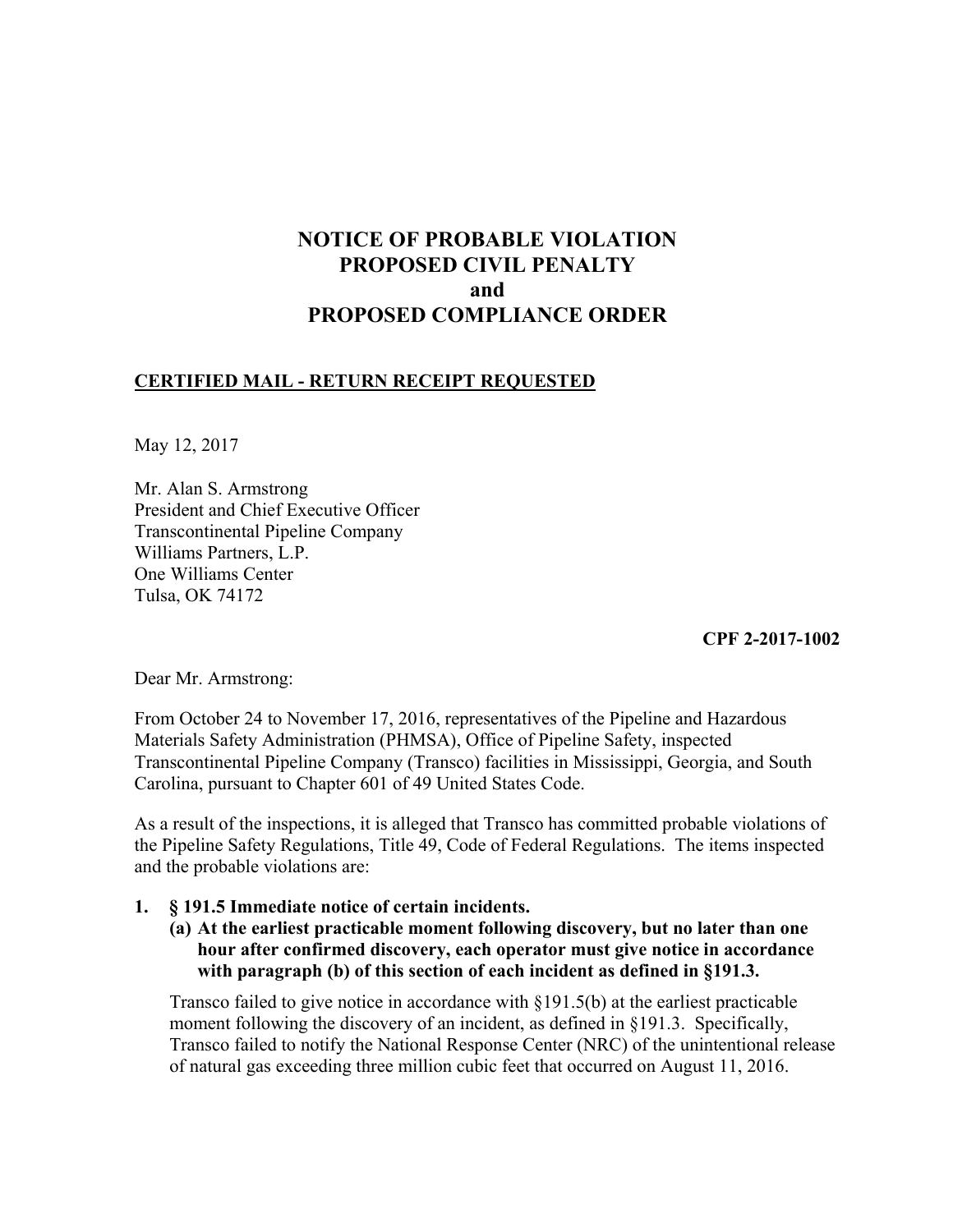Transco records documented that on August 11, 2016, a relief valve at the Clarke County Exchange facility released an estimated 3.2 million cubic feet of natural gas. At the time of the release, the pressure at the referenced relief valve was approximately 770 psig. The set point of the relief valve was 800 psig, per Transco records documenting the valve's previous inspection.

Under normal operations, a relief valve with a set point of 800 psig would not be expected to relieve at 770 psig, and any activation under such conditions would be considered unintentional. Part §191.3 of the Code of Federal Regulations defines an *incident*, in part, as an event with "*unintentional estimated gas loss of three million cubic feet or more from a pipeline*." §191.5(a) required Transco to give notice in accordance with §191.5(b) at the earliest practicable moment following discovery of the *incident*. Records documenting the release volume and the relief device set point were obtained by the PHMSA inspector.

#### **2. § 192.475 Internal corrosion control: General.**

**(a) Corrosive gas may not be transported by pipeline, unless the corrosive effect of the gas on the pipeline has been investigated and steps have been taken to minimize internal corrosion.** 

Transco transported gas in its storage field pipelines at Station 77 in Seminary, Mississippi, but did not investigate the corrosive effects of the gas it transported nor did Transco determine if steps were necessary to minimize internal corrosion.

Transco operates a natural gas storage field at Station 77 but it did not investigate the corrosive effects of the gas being transported between the storage caverns and onsite dehydration plants (DHPs). Further, Transco did not identify any steps necessary to minimize internal corrosion of any pipelines within the above-referenced storage fields.

## **3. § 192.605 Procedural manual for operations, maintenance and emergencies. (a) General. Each operator shall prepare and follow for each pipeline, a manual of written procedures for conducting operations and maintenance activities and for emergency response.**

Transco did not follow its manual of written procedures for conducting maintenance activities. Specifically, Transco personnel did not follow established procedure for completing Form WGP 0132C, titled WilSOP Control Valve Inspection Report, as required by Section 60.02.02 of Transco's Operation & Maintenance Manual.

Section 60.02.02 of Transco's Operation & Maintenance Manual, titled Operating and Maintaining Gas Overpressure Protection Devices, required Transco personnel to:

"Record observations, test calibration, and repair results on form WGP 0132A, titled WilSOP Control Valve Inspection Report, or form WGP 0132C, titled WilSOP Relief Valve Inspection Report, as appropriate. See the Forms Matrix for distribution list of completed forms."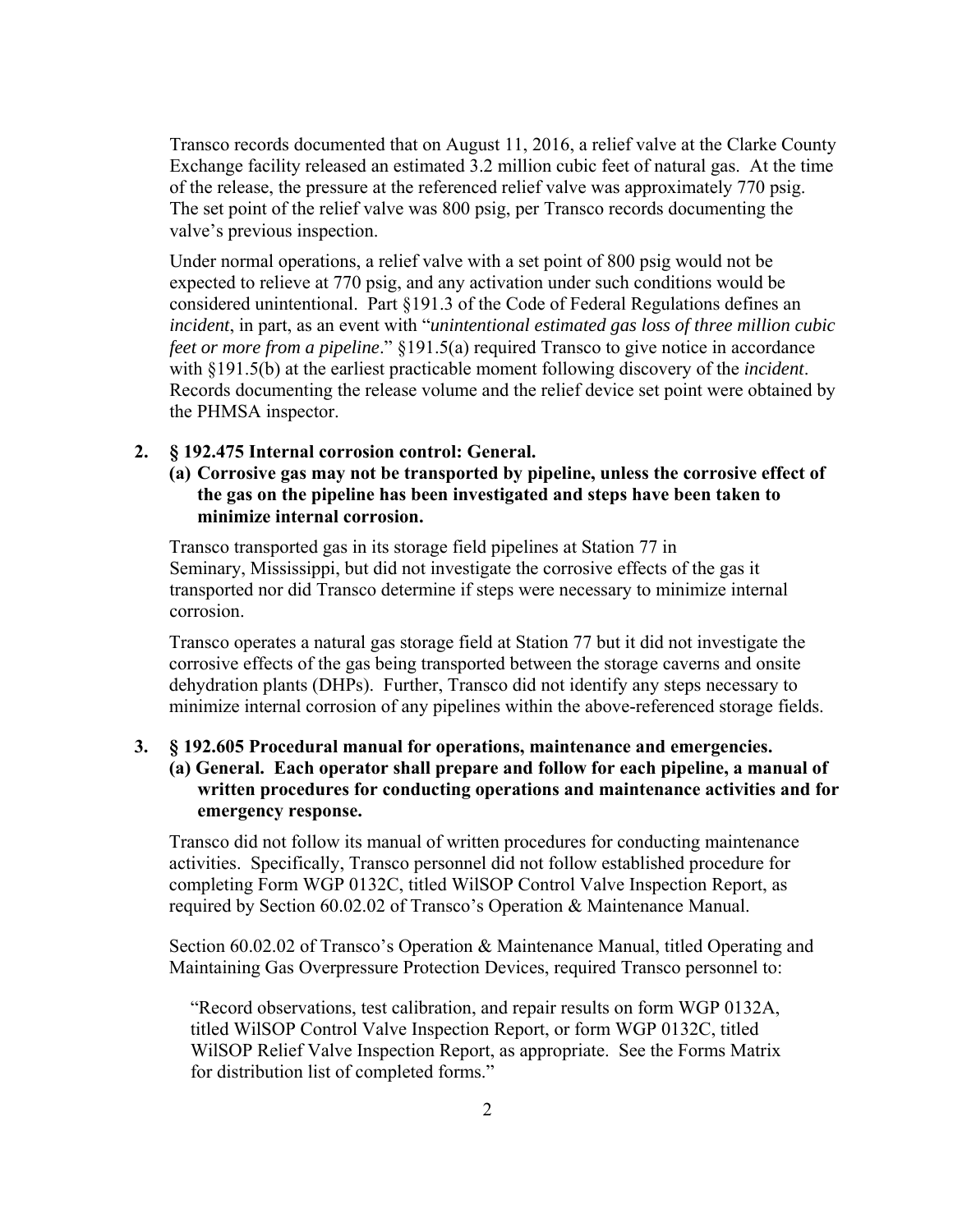Transco Form WGP-0132C, referenced above, included a line for denoting whether the as found set point of the subject relief device "drifted" in excess of 3% of the previously recorded set point, "indicating a failure." This data field was annotated with a "\*" which provided direction that "if the set point drift exceeds manufacture's recommendations, indicating a failure, check the equipment failure box and document how the set point drift is corrected."

During the inspection, the PHMSA inspector reviewed documentation of the inspection of the main relief valves for Compressor Units #2, #3, #6, and #10. These inspections were documented on the above-referenced Transco Form WGP-0132C. On each respective form, the response recorded for the data field "\*Does set point drift exceed 3%, indicating a failure?" was "YES." While Transco documented that the drifted set points were corrected, it did not document how they were corrected, as required by the above-referenced form.

- **4. § 192.605 Procedural manual for operations, maintenance, and emergencies.**
	- **(a) General. Each operator shall prepare and follow for each pipeline, a manual of written procedures for conducting operations and maintenance activities and for emergency response. For transmission lines, the manual must also include procedures for handling abnormal operations. This manual must be reviewed and updated by the operator at intervals not exceeding 15 months, but at least once each calendar year. This manual must be prepared before operations of a pipeline system commence. Appropriate parts of the manual must be kept at locations where operations and maintenance activities are conducted.**

Transco did not follow its manual of written operations and maintenance procedures with regards to securing the block valve and bypass valves at Valve Site SN-20 to prevent accidental or unauthorized operation.

Valve Site SN-20 on Transco's Tryon Lateral consists of lateral block valve SN-20, as well as bypass valves B1 and B2 (following Transco's naming convention). Each of the valves is designated as a "*critical"* or "*DOT Emergency Valve*," per Transco Policy 70.16.00.08, titled DOT Valve Maintenance. The valves are confirmed as such in supporting inspection documentation as well. Section 5.2 of Transco Procedure 07.10.322-PMR, titled Valve Inspection and Maintenance (Revision Date 07/15/2016), required that "*critical valves must be secured in their normal operating position*." At the time of PHMSA's inspection, the Valve Site SN-20 bypass valves B1 and B2 had no locking device to secure them in their normal operating position. Furthermore, Section 8.21 (of the same procedure), titled Automatic Valve Actuation Equipment, requires authorized personnel to "*remove or lock out control valve handles to prevent accidental operation of the valves*." At the time of PHMSA's inspection, the SN-20 lateral block valve actuator control handles were not removed or locked out. PHMSA personnel photographed each of the three unsecured valves. It should be noted that Valve Site SN-20 was not protected by a fenced enclosure, or otherwise secured from unauthorized tampering.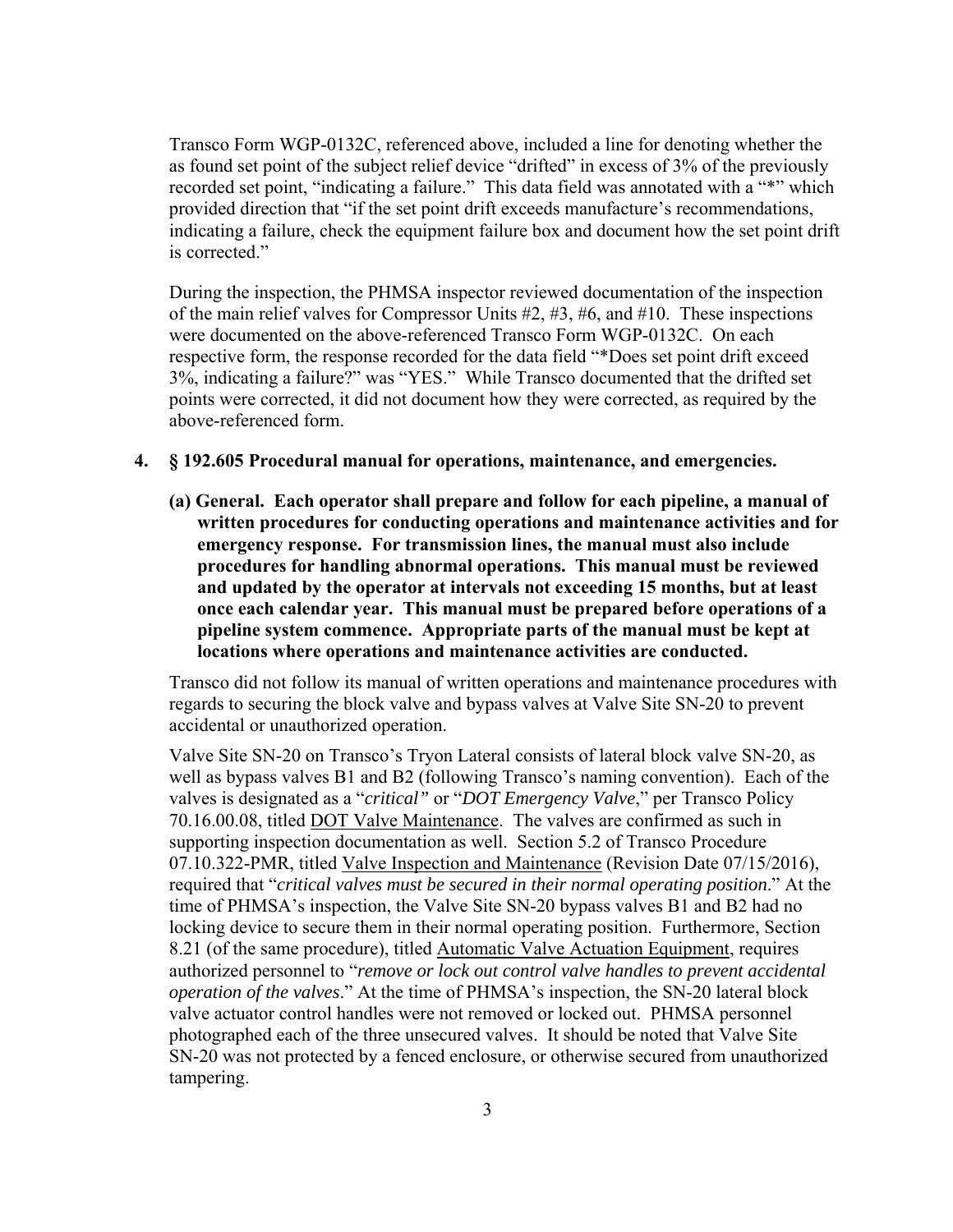#### Proposed Civil Penalty

Under 49 United States Code,  $\S 60122$ , Transco is subject to a civil penalty not to exceed \$209,002 per violation per day the violation persists up to a maximum of \$2,090,022 for a related series of violations. For violations occurring between August 2, 2016 to April 27, 2017, the maximum penalty may not exceed \$205,638 per violation per day, with a maximum penalty not to exceed \$2,056,380 for a related serious of violations. For violations occurring between January 4, 2012 to August 1, 2016, the maximum penalty may not exceed \$200,000 per violation per day, with a maximum penalty not to exceed \$2,000,000 for a related series of violations. For violations occurring prior to January 4, 2012, the maximum penalty may not exceed \$100,000 per violation per day, with maximum penalty not to exceed \$1,000,000 for related series of violations. The Compliance Officer has reviewed the circumstances and supporting documentation involved in the above probable violation and has recommended that Transco be preliminarily assessed a civil penalty of \$53,500 for Item 1 above.

### Proposed Compliance Order

With respect to Item 2, pursuant to 49 United States Code  $\S$  60118, the Pipeline and Hazardous Materials Safety Administration proposes to issue a Compliance Order to Transcontinental Pipeline Company. Please refer to the *Proposed Compliance Order*, which is enclosed and made a part of this Notice.

### Warning Items

With respect to Items 3 and 4, we have reviewed the circumstances and supporting documents involved in this case and have decided not to conduct additional enforcement action or penalty assessment proceedings at this time. We advise Transco to promptly correct these items. Failure to do so may result in additional enforcement action.

## Response to this Notice

Enclosed as part of this Notice is a document entitled *Response Options for Pipeline Operators in Compliance Proceedings*. Please refer to this document and note the response options. All material submit in response to this enforcement action may be made publicly available. If you believe that any portion of your responsive material qualifies for confidential treatment under 5 U.S.C. 552(b), along with the complete original document you must provide a second copy of the document with the portions you believe qualify for confidential treatment redacted and an explanation of why you believe the redacted information qualifies for confidential treatment under 5 U.S.C. 552(b). If you do not respond within 30 days of receipt of this Notice, this constitutes a waiver of your right to contest the allegations in this Notice and authorizes the Associate Administrator for Pipeline Safety to find facts as alleged in this Notice without further notice to you and to issue a Final Order.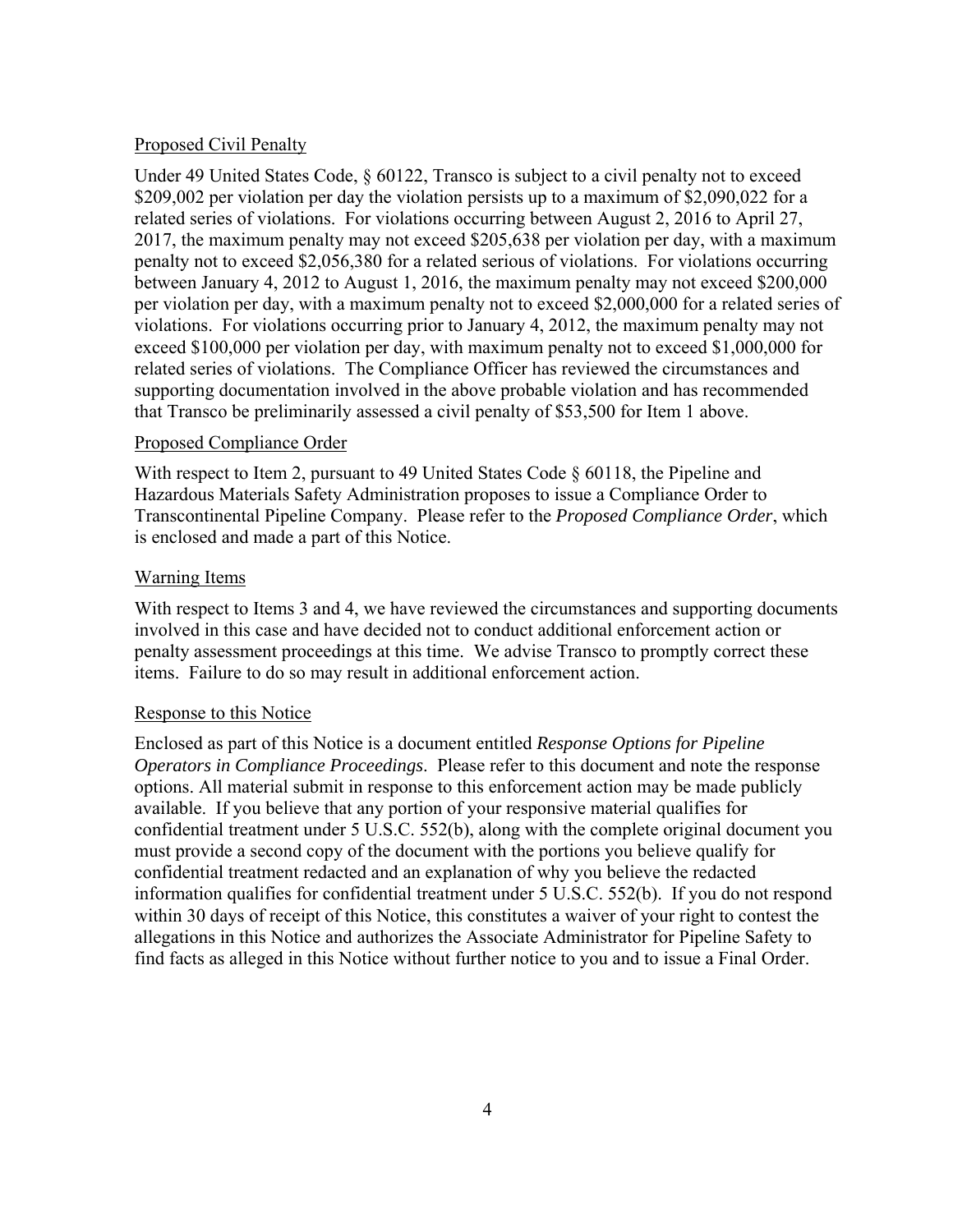In your correspondence on this matter, please refer to **CPF 2-2017-1002** and for each document you submit, please provide a copy in electronic format whenever possible.

Sincerely,

James A. Urisko Director, Office of Pipeline Safety PHMSA Southern Region

Enclosures: *Proposed Compliance Order Response Options for Pipeline Operators in Compliance Proceedings*